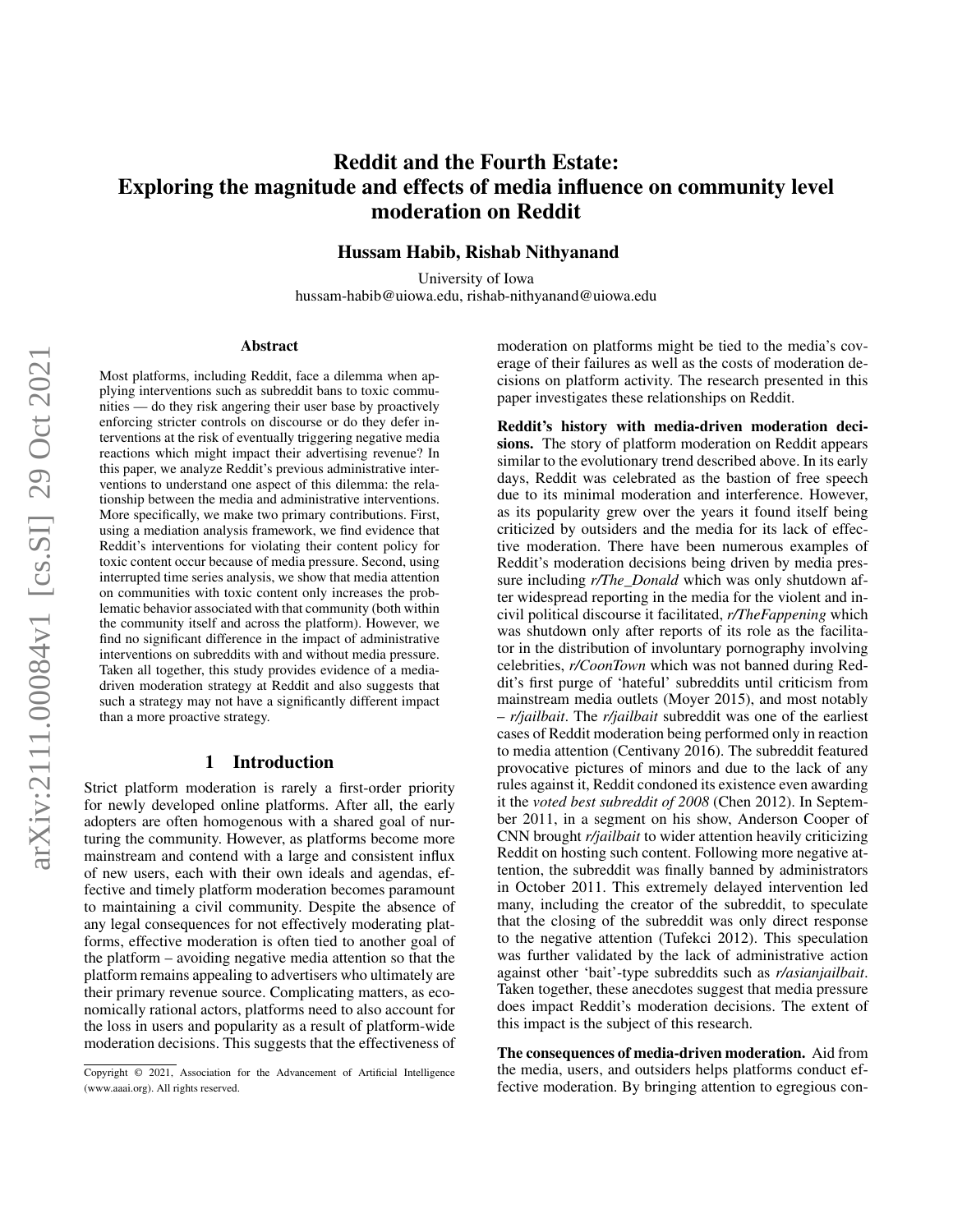tent and highlighting gaps in its policies, such attention can help platforms perform difficult administrative actions and evolve their content policy. However, over reliance on the media for moderation may lead to several problems including: inconsistent enforcement of policies owing to the medias own inconsistent coverage of problematic content, delayed moderation decisions due to the fact that action is taken only after a violation is egregious enough to warrant coverage by the media, and finally the normalization of problematic behaviours since media coverage may only focus on the egregious violations while ignoring the problematic behaviours leading up to it. Our work seeks to uncover whether these consequences are also experienced by Reddit.

Our hypotheses. This research seeks to highlight the extent to which media reporting drives Reddit moderation decisions and the consequences it subsequently faces. Specifically, we explore the following hypotheses.

*H1: In communities with toxic content, Reddit's administrative interventions for violating the content policy related to toxicity occur because of media pressure. (§2)* We test the validity of this hypothesis by checking if media pressure generated by a subreddit (quantified from negative media coverage of a subreddit) mediates the relationship between its measured levels of toxicity and administrative interventions for violating the content policy related to toxic content. Our analysis shows that measures of media pressure and internal pressure completely explains any relationship between measured levels of toxicity and administrative interventions for violating the content policy related to toxic content. This suggests a reactionary moderation strategy.

*H2: Prior media attention on communities which receive interventions for toxic content: (1) increases the prevalence of problematic activity on the platform and (2) reduces the effectiveness of the issued interventions. (§3)* We now focus on subreddits which: (1) received an administrative intervention for violating the content policy regarding toxic content and (2) received negative media attention prior to the administrative intervention. For these subreddits, we conduct an interrupted time series analysis to understand the platformwide increase of problematic activity related to the toxic community as a consequence of: (1) the media pressure they receive and (2) the administrative intervention. Our analysis shows that media pressure and interventions both increase the levels of problematic activity. However, we find that the effects of the intervention are not statistically different from the effects observed by the communities which received no media pressure prior to their intervention  $-$  i.e., interventions are not less effective when they are preceded by media attention on the targeted community.

## 2 Are Reddit's administrative interventions influenced by media pressure?

Overview. In this section, we explore the relationship between media pressure and administrative interventions in the context of toxic Reddit communities. Our focus is solely on subreddits which were banned or quarantined for violating

the content policy related to toxicity<sup>1</sup>. Our hypothesis is that: *(H1) In communities with toxic content, Reddit's administrative interventions for violating the content policy related to toxicity occur because of media pressure.* Therefore, we seek to test whether the effect of a subreddit's measured toxicity on administrative interventions for violating the content policy related to toxicity occurs because of the pressure generated by the media. Put another way: when the toxicity of two subreddits are controlled for does the subreddit garnering more negative media attention become more likely to receive an administrative intervention for violating the content policy related to toxic content? If this hypothesis is valid, it would suggest that Reddit employs a reactionary administrative strategy which delays administrative interventions for toxic communities until media pressure forces action.

### 2.1 Methods and datasets

Quantifying subreddit toxicity. We quantify the toxicity of a subreddit as the percentage of toxic content (posts and comments) present in a subreddit. The use of this metric is supported by comments from Reddit administrators. For example, in response to a question demanding transparency in their administrative interventions for violations of Rule 1, *u/spez* (an administrator and co-founder of Reddit) indicated that "high ratio" of hateful content was a major criteria for interventions.<sup>2</sup> This also motivates our study of the relationship between toxicity, media pressure, and administrative interventions for toxic content. In order to identify toxic content, we leverage the Perspective  $API<sup>3</sup>$  — a Google-owned tool for identifying online toxic content. We use the Perspective API to identify the percentage of all toxic comments and posts on a subreddit. We quantify the toxicity of a subreddit as  $T(s) = \frac{\text{\# toxic comments} \in s + \text{\# toxic posts} \in s}{\text{\# comments} \in s + \text{\# posts} \in s}$ . We note that the Perspective API has been validated for use with Reddit and has been leveraged to quantify subreddit toxicity in several previous studies (Mittos et al. 2020; Zannettou et al. 2020) and has also been used as a plugin to aid moderation. <sup>4</sup>

Quantifying negative media attention as media pressure. We seek to quantify negative attention towards subreddits from popular media outlets. We start by identifying the number of published media articles that mention a subreddit in a negative or critical tone. We refer to each of these articles as a 'negative media mention'. To measure the negative media mentions for a subreddit, we use the MIT media cloud API<sup>5</sup> to obtain articles mentioning the subreddit's name. We restrict our analysis to articles from US 'top sources' and 'mainstream media' sites as categorized by the MIT media cloud. We focus the remainder of our analysis only on articles published between 01/2015 and 04/2020. Further, for subreddits which received an intervention we

<sup>&</sup>lt;sup>1</sup>"Rule 1: Remember the human. Reddit is a place for creating community and belonging, not for attacking marginalized or vulnerable groups of people. Everyone has a right to use Reddit free of harassment, bullying, and threats of violence. Communities and users that promote hate based on identity or vulnerability will be banned."

<sup>&</sup>lt;sup>2</sup>https://www.reddit.com/r/announcements/comments/hi3oht/update\_to\_our\_content\_policy/fwe83at/ 3 https://www.perspectiveapi.com/

<sup>4</sup> https://www.perspectiveapi.com/case-studies/

<sup>5</sup>https://mediacloud.org/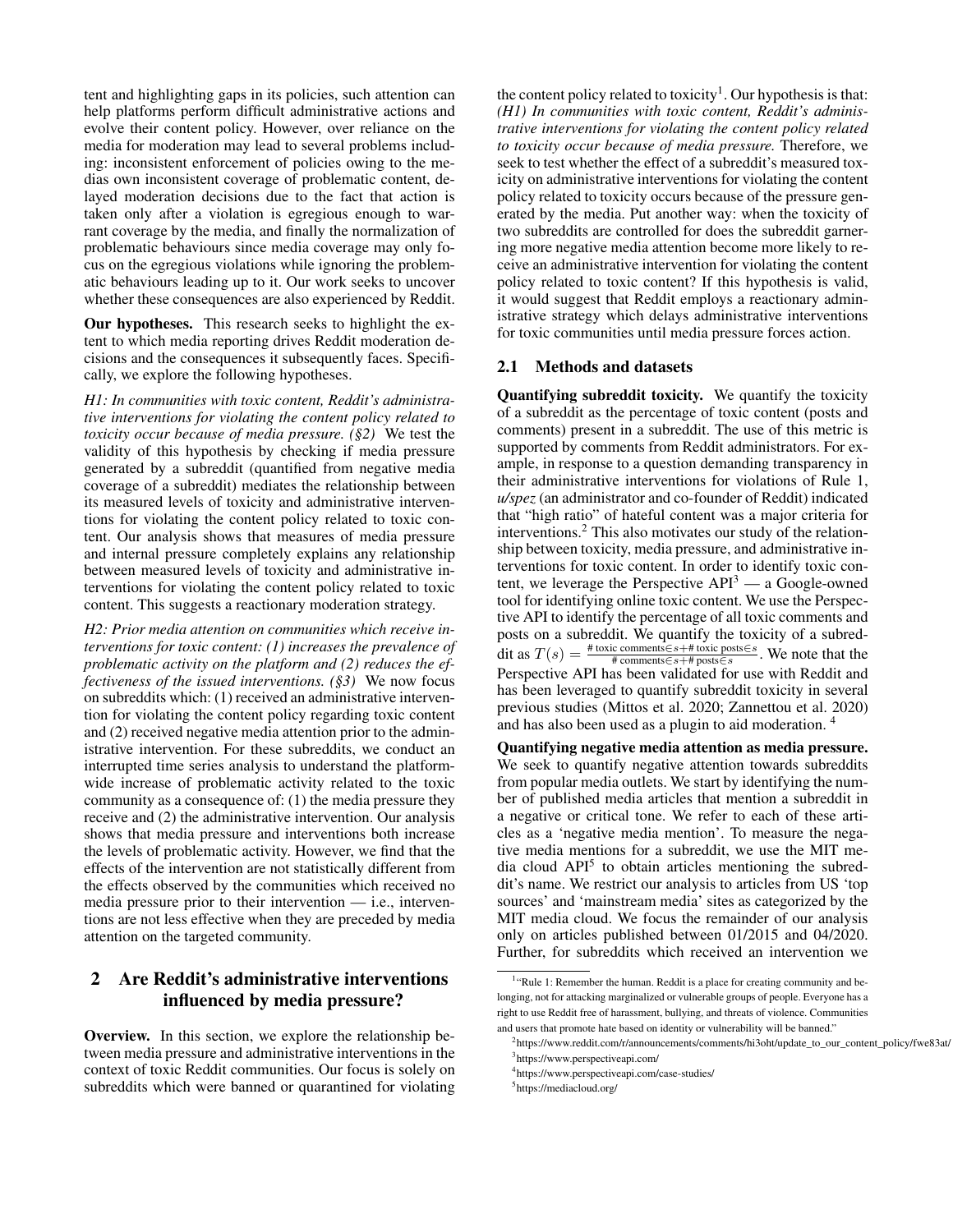only include pre-intervention articles (i.e., those published up to the month prior to the intervention). We do this to ensure the exclusion of articles which report the occurrence of an intervention. Next, for each article, we use the entitylevel sentiment analysis API from the Google NLP platform<sup>6</sup> to measure the sentiment towards the subreddit. Articles which include negative sentiments towards the subreddit are counted as negative media mentions. We quantify the 'media pressure' towards a subreddit s as  $P_{media}(s)$  = negative media mentions of s negative media mentions of  $s$ <sub>+</sub> $L$ , where  $L$  is the Laplace smoothing constant and is set to 10. This metric captures the frequency of negative media mentions relative to all media mentions received by a subreddit. The presence of 'total media mentions' and the smoothing constant  $L$  ensures that the quantified media pressure  $(P_{median})$ : (1) is not identical for two subreddits  $a$  and  $b$ , where  $a$  and  $b$  have similarly high ratio of negative:total media mentions but differ significantly in their raw number of total media mentions and (2) is not identical for two subreddits  $a$  and  $b$ , where  $a$  and  $b$  have the same number of negative media mentions but significantly different total media mentions.

Identifying subreddits receiving administrative interventions for violating the content policy related to toxicity. Reddit's content policy requires communities (i.e., subreddits) to adhere to eight rules  $<sup>7</sup>$ . Violation of these rules are</sup> meant to result in administrative interventions by Reddit. In this paper, we focus on the communities found to be in violation of *Rule 1* (commonly referred to as the anti-toxicity policy). We focus on this rule specifically because it was the subject of the most administrative interventions during the period of this study (from 01/2015 to 04/2020). Further, anecdotes of media-driven interventions appear to occur most frequently for communities found to be violating this policy, perhaps due to its subjective nature. In order to identify subreddits banned/quarantined for violations related to the anti-toxicity content policy, we scraped the homepages of all subreddits and identified the ones marked as banned or quarantined for violations of the policy <sup>8</sup>. In total, 120 of the 535 subreddits which received an administrative intervention from 01/2015 to 04/2020 were targeted for the violation of this policy. In the remainder of this paper we broadly use the term 'administrative interventions' to refer to administrative interventions whose stated reason was a violation of the anti-toxicity content policy.

Datasets. Our data was gathered using Pushshift (Baumgartner et al. 2020) and comprised of all the comments and posts made on Reddit during the period from 01/2015 to 04/2020. In total, this included 5B comments and 684M posts from 39M unique users. For the analysis presented in this section, we use this data to construct three different datasets that are described below. The characteristics of each dataset is illustrated in Table 1.

| Dataset Label       |            | <b>Subreddits Toxicity</b> | Avg.<br>(T) | <b>Negative</b><br>Media<br><b>Mentions</b> | Avg. Media<br>Pressure %age<br>$(P_{media})$ |
|---------------------|------------|----------------------------|-------------|---------------------------------------------|----------------------------------------------|
| $\mathfrak{D}_{3K}$ | Intervened | 29                         | 23%         | 407                                         | 18.7                                         |
|                     | Active     | 2971                       | 8%          | 644                                         | 0.9                                          |
| $\mathfrak{D}_P$    | Intervened | 120                        | 24%         | 463                                         | 5.6                                          |
|                     | Active     | 120                        | 6%          | 8                                           | 0.2                                          |
| $\mathfrak{D}_T$    | Intervened | 120                        | 24%         | 463                                         | 5.6                                          |
|                     | Active     | 120                        | 24%         | 31                                          | 1.9                                          |
| A11                 | Intervened | 120                        | 24%         | 463                                         | 5.6                                          |
|                     | Active     | 3211                       | 9%          | 683                                         | 0.9                                          |

Table 1: Characteristics of the datasets used in this study. Bold values indicate a statistically significant ( $p < .05$ ) difference between the attributes for the intervened and active groups in the corresponding dataset.

*Dataset of most active subreddits* ( $\mathfrak{D}_{3K}$ *)*: This dataset contains all the content (comments, posts, and media mentions) associated with the 3000 most active subreddits between 01/2015 and 04/2020. We define activity as the average number of monthly comments and posts made on the subreddit. For subreddits which receive an administration intervention (referred to as 'intervened subreddits'), this average is computed only over the post-creation and pre-intervention months that occurred within the period from 01/2015 to 04/2020. For subreddits without an administrative intervention (referred to as 'active subreddits'), this average is computed over all the post-creation months that occurred between 01/2015 and 04/2020. In total, this dataset contained 29 intervened subreddits and 2971 active subreddits.

*Dataset of popularity-controlled subreddits*  $(\mathfrak{D}_P)$ *:* This dataset contains all the content associated with all 120 subreddits which received an intervention for violating the 'antitoxicity' policy between 01/2015 and 04/2020. For each of these intervened subreddits, we also include content associated with an active subreddit that has the most similar popularity. Popularity is measured by the average number of active users on the subreddit each month (i.e., the number of unique users making posts or comments on the subreddit). As above, this average is only computed over the subreddit's post-creation and pre-intervention period between 01/2015 and 04/2020. A Kolmogorov-Smirnoff goodness-of-fit test shows that the distributions of popularity observed within the two groups of subreddits in this dataset (i.e., active and intervened) are statistically similar ( $p < .05$ ).

*Dataset of toxicity-controlled subreddits (* $\mathfrak{D}_T$ *):* This dataset also contains all the content associated with our 120 intervened subreddits. However, the active subreddits in this dataset are obtained by matching each intervened subreddit with the non-intervened subreddit having the most similar toxicity  $(T)$  score. Similar to the previous datasets, toxicity scores were only computed over the post-creation and

<sup>6</sup> https://cloud.google.com/natural-language

<sup>7</sup> https://www.redditinc.com/policies/content-policy

<sup>&</sup>lt;sup>8</sup>Reddit provides specific violations in the subreddit homepage when a ban occurs. See www.reddit.com/r/The\_Donald as an example.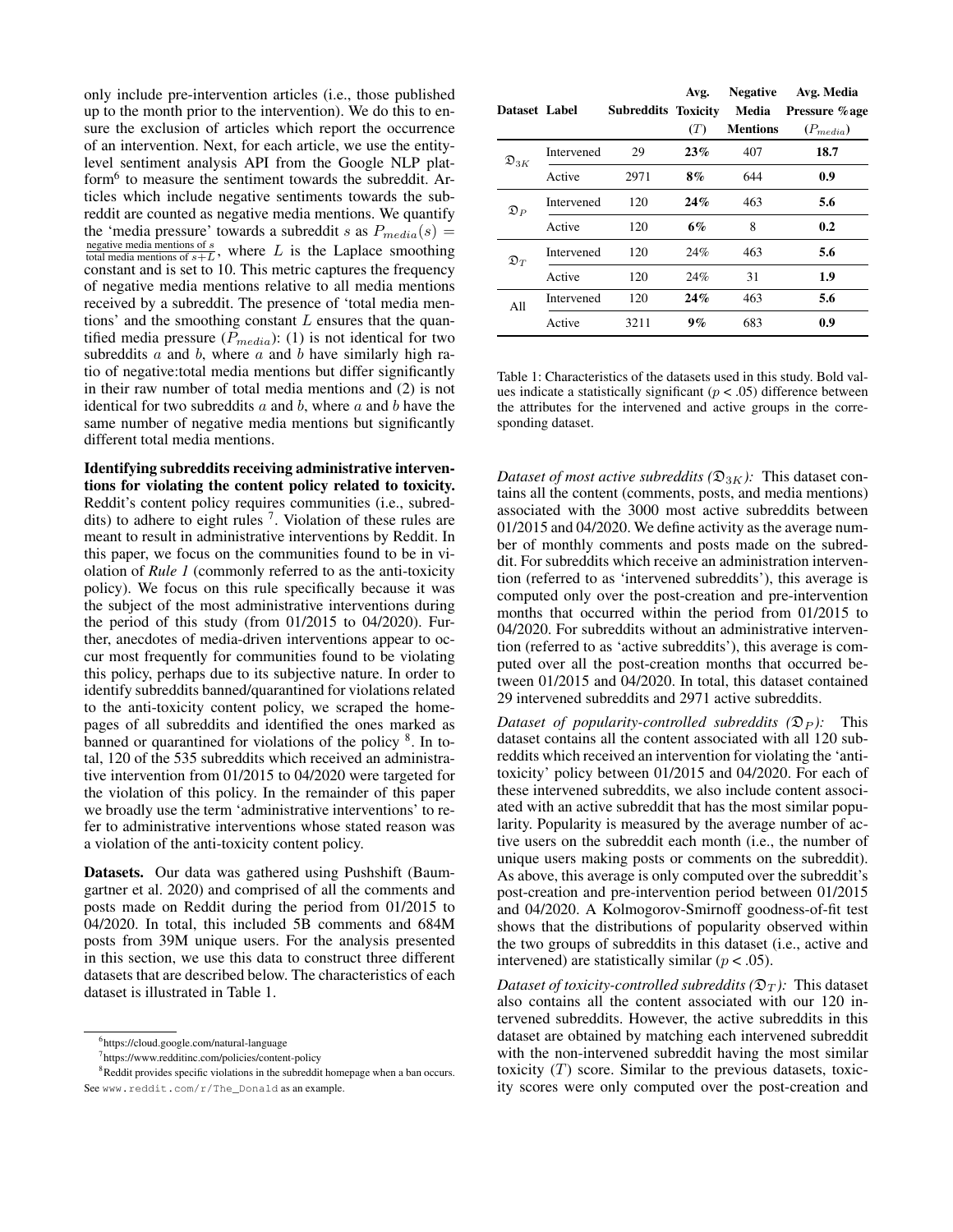pre-intervention period between 01/2015 and 04/2020. A Kolmogorov-Smirnoff goodness-of-fit test shows that the distributions of toxicity scores observed within the two groups of subreddits in this dataset are similar ( $p < .05$ ).

### 2.2 Analysis and results

Overview of analyses. We conduct three observational experiments to better understand the influence of toxicity  $(T)$ and media pressure  $(P_{media})$  on each other and on administrative interventions for toxic content. Each experiment builds on the previous and eventually provides a test for *H1*.

Analysis 1: What are the characteristics of intervened subreddits? We begin our analysis by simply comparing the distributions and means of toxicity scores  $(T)$  and media pressure scores  $(P_{media})$  for active and intervened subreddits in each of our three datasets ( $\mathfrak{D}_{3K}$ ,  $\mathfrak{D}_P$ , and  $\mathfrak{D}_T$ ).

*Differences in distributions of*  $P_{media}$  *and T: In all three* datasets, we find that the distribution of  $P_{media}$  scores is statistically significantly different for active and intervened subreddits. Similarly, we see statistically significant differences in T scores for active and intervened subreddits in  $\mathfrak{D}_{3K}$  and  $\mathfrak{D}_P$  (not in  $\mathfrak{D}_T$  which specifically controls for toxicity across the two groups). Looking at the means, we see that on average and across all three datasets, intervened subreddits have over  $6 \times$  higher  $P_{media}$  and  $2.5 \times$  higher  $T$ scores than non-intervened subreddits. Interestingly, we find that even when toxicity scores are controlled  $(\mathfrak{D}_T)$ , the mean  $P_{media}$  score of intervened subreddits is nearly  $3\times$  higher than their equally toxic non-intervened counterparts. These results suggest that  $P_{media}$  may be more predictive (than  $T$ ) of administrative interventions. However, we note that only 43 of the 120 intervened subreddits had received media attention prior to their intervention. This suggests that  $P_{media}$ is not the only influence or predictor of an intervention. A full breakdown of  $T$  and  $P_{media}$  scores for each group and dataset is provided in Table 1.

*Predictive powers of* T *and* Pmedia *on administrative interventions:* Next, we construct a logistic regression model that uses  $T$  and  $P_{media}$  to predict administrative interventions. We find that both variables are statistically significant predictors of administrative interventions with identical odds ratios of  $4\%$  — i.e., all else equal, a unit increase in T or  $P_{media}$  increases the odds of a subreddit receiving an intervention by 4%. This result suggests that the administrative interventions may be influenced by both  $T$  and  $P_{media}$  and therefore justifies further investigation into their relationship with each other and with administrative interventions.

Analysis 2: Does media pressure mediate the relationship between toxicity and administrative interventions? Our previous results show that  $P_{media}$  and T scores are predictive of administrative interventions on subreddits. Further, we find that  $T$  is a statistically significant predictor of  $P_{media}$ . Both these findings suggest the possibility of  $T$ having its relationship with administrative interventions mediated by  $P_{media}$  — i.e., the effects of T on administrative interventions may be explained by  $T$ 's effects of  $P_{media}$ . We explore this with a mediation model.



(a) Mediation effects observed on  $\mathfrak{D}_{3K}$ . The direct effect  $(T \rightarrow I)$  is .04 (log odds) and the indirect effect  $(T \rightarrow P_{media} \rightarrow I)$  is .13 (log odds). Both effects are statistically significant ( $p < .05$ ).



(b) Mediation effects observed on  $\mathfrak{D}_P$ . The direct effect  $(T \rightarrow I)$  is .08 (log odds) and the indirect effect  $(T \rightarrow P_{media} \rightarrow I)$  is .18 (log odds). Both effects are statistically significant ( $p < .05$ ).

Figure 1: A preliminary mediation analysis: Does  $P_{media}$  mediate the relationship between  $T$  and  $I$ ? Solid lines indicate statistically significant effects. Values indicate correlation coefficients between variables.

*Testing* Pmedia *as a mediation variable.* We now consider a mediation model which uses  $T$  as the independent variable, an indicator variable  $(I)$  to represent administrative interventions  $(I_s = 1$  if the subreddit s received an administrative intervention and  $I_s = 0$  otherwise) as the dependent variable, and  $P_{media}$  as the mediating variable. We conduct our mediation analysis on the  $\mathfrak{D}_{3K}$  and  $\mathfrak{D}_P$  datasets. Note that the  $\mathfrak{D}_T$  dataset cannot be used since it explicitly controls for toxicity (the independent variable in our model) which would forcibly remove any effects from  $T \to I$ . Our models, the direct  $T \to I$  effects, and indirect  $T \to P_{media} \to I$  are illustrated in Figure 1a (for dataset  $\mathfrak{D}_{3K}$ ) and Figure 1b (for dataset  $\mathfrak{D}_p$ ). In both cases, we see that the mediation occurring through  $P_{media}$  is statistically significant and that the indirect effect from  $T \to P_{media} \to I$  is substantially higher than the direct effect from  $T \to I$ . In the  $\mathfrak{D}_{3K}$  dataset, a unit increase in T will result in a 4% increase in the odds of an intervention solely due to  $T$  and a 14% increase in the odds of an intervention because of the effect of  $T$  on  $P_{media}$ . Similarly, in the  $\mathfrak{D}_p$  dataset, a unit increase in T will result in a  $8\%$  increase in the odds of an intervention solely due to  $T$ and a 19% increase in the odds of an intervention because of the effect of  $T$  on  $P_{media}$ . Thus, we can conclude that  $P_{media}$  has a partial mediating effect on  $T \rightarrow I$ .

Analysis 3: Further exploring the relationship between toxicity and administrative interventions? We now seek to build a complete model to explain the relationships between  $T$ ,  $P_{media}$ , and I. Our initial analysis which shows that  $P_{media} > 0$  only in 43 communities and the existence of only a partial mediation by  $P_{media}$  suggests the possibility for additional influences between  $T \rightarrow I$ . We explore this possibility by incorporating several third variables into our model: (as moderators) subreddit popularity, subreddit topic, and subreddit profitability; and (as mediators) internal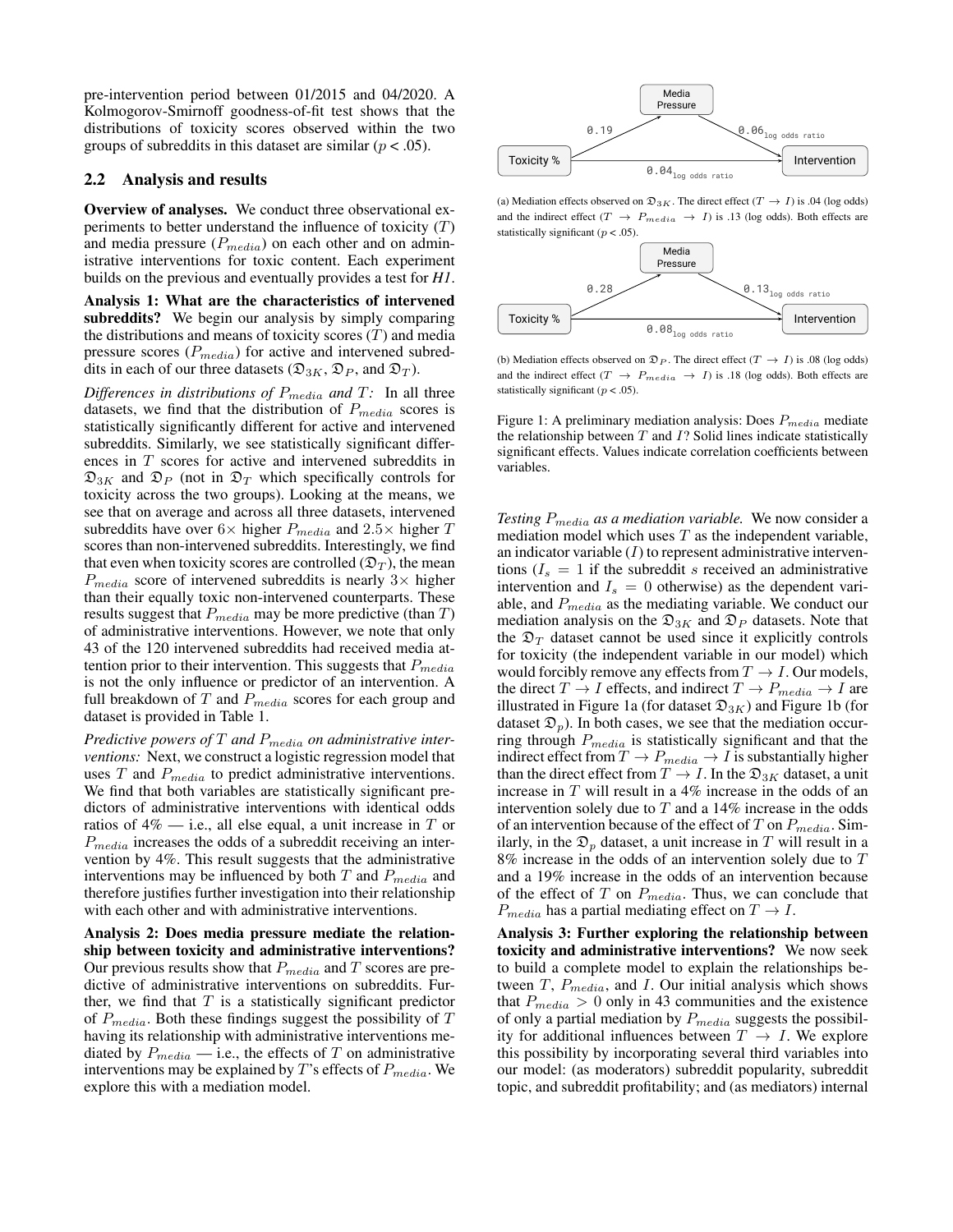pressure and external pressure. We use this model to analyze the  $\mathfrak{D}_P$  dataset since it is the most complete and allows effects of toxicity.

*Including moderating variables. Subreddit popularity* is a measure of the average number of active contributors to a subreddit per month. In our model, we specifically investigate how subreddit popularity may influence the relationship between  $T \rightarrow P_{media}$  and  $T \rightarrow I$ . The inclusion of popularity allows us to investigate whether the  $T \rightarrow P_{media}$ or  $T \rightarrow I$  effects are significant and stronger for subreddits of different popularity levels. Next, we include *subreddit topic* as a moderator. For this, we leverage TF-IDF to generate keyword vectors for each subreddit and then apply  $k$ -means clustering over these vectors ( $k=8$  was found to perform best for subreddits in the  $\mathfrak{D}_p$  dataset). We manually label each cluster with the general topics of subreddits contained in them. The topics identified were: sports, politics, forums, memes, gore, porn, games, and health. All subreddits in a cluster received the cluster's topic as its own. In our analysis of subreddit topics, we were specifically interested in studying the effects of subreddit topic on  $T \rightarrow P_{media}$ . Finally, we introduce a *subreddit profitability* variable as a moderator. In addition to advertising revenue, Reddit is supported by Redditors' purchase of Reddit coins<sup>9</sup>. These coins allow Redditors to reward high-quality posts and comments with awards and reactions. We estimate the amount of nonadvertising revenue generated by a subreddit by tracking the average number of awards donated to posts and comments on the subreddit each month. This estimate is used as a proxy for subreddit profitability. In our analysis, we are specifically interested in understanding how subreddit profitability moderates the relationships between  $T \rightarrow I$  and  $T \rightarrow P_{media} \rightarrow I.$ 

*Introducing mediating variables.* Our complete model also seeks to understand if the influence of pressure on administrators originating from within the Reddit community (internal non-media pressure or  $P_{int}$ ) and pressure on administrators originating from other platforms (external non-media pressure or  $P_{ext}$ ) may mediate  $T \rightarrow I$ . In order to measure  $P_{int}$  for a subreddit, we obtain all pre-intervention and post-creation comments made on Reddit between 01/2015 and 04/2020 which mention the specific subreddit in a negative sentiment. Then we set  $P_{int} = \frac{\text{negative comment mentions of } s}{\text{total comment mentions of } s + L}$ megative comment mentions of  $s + L$ . We quantify external pressure for a subreddit by gathering all pre-intervention and post-creation tweets made on Twitter between 01/2015 and 04/2020 which mention the specific subreddit in a negative sentiment. Same as before, we set  $P_{ext} = \frac{\text{negative Twitter mentions of } s}{\text{total Twitter mentions of } s + L}$  $\frac{\text{negative number menions of } s}{\text{total Twitter mentions of } s + L}$ . We select Twitter as our proxy for external pressure due to its ubiquity, size, and prominence in the activist community.

*Pathways to administrative interventions.* The results of our complete mediation analysis are illustrated in Figure 2. First, we see that Pint *and* Pmedia *completely mediate the relationship between*  $T$  *and*  $I$ . The inclusion of  $P_{int}$  and  $P_{median}$ as mediators between T and I cause the direct effect  $T \rightarrow I$ to become insignificant. This allows us to conclude that any





tistically significant effects and dashed lines indicate insignificant **effects.** Values indicate the correlation coefficients between variboxes **w** l as modera ables. Variables in yellow boxes were included as moderators. Figure 2: A complete mediation analysis. Solid lines indicate sta-Green and red arrows indicate a statistically significant amplifying and dampening moderation effect, respectively.

effect that T has on I is only because of its effect on  $P_{int}$ and  $P_{media}$ . Analyzing the pathways to influence I, we see that all the indirect effects through  $P_{int}$  and  $P_{median}$  are statistically significant. Of these paths, the indirect effect from  $T \rightarrow P_{int} \rightarrow P_{media} \rightarrow I$  is found to be the strongest with a unit increase in  $T$  resulting in a 2.3% increase in the odds of an intervention through this path. Smaller effects are observed on the  $T \to P_{media} \to I$  and  $T \to P_{int} \to I$  paths where a unit increase in  $T$  increases the odds of intervention by 1.2% and 1.7%, respectively. Our model also shows that subreddit popularity moderates relationships with  $P_{media}$ *and the effect of* T *on* I*.* Specifically, we find that subreddit popularity is a statistically significant amplifier in the  $T \rightarrow P_{media}$  and  $P_{int} \rightarrow P_{media}$  relationships — i.e., the influence of T and  $P_{int}$  on  $P_{media}$  is higher for more popular subreddits than less popular ones when toxicity or  $P_{int}$ are controlled for. This intuitively makes sense — after all, media outlets' interest in covering a subreddit is likely related to the popularity of the subreddit. We also find that the effect of  $T \rightarrow I$  reduces as popularity increases and this effect, although small, becomes statistically significant for subreddits with popularity in the 84th percentile and higher. This finding suggests a marginal hesitation to apply administrative interventions to more popular subreddits when toxicity is controlled for. We note that *Subreddit topic, subreddit profitability, and external pressure yielded no statistically significant influences in our model.* This suggests that subreddit topic does not influence media pressure when toxicity is controlled, subreddit profitability never influences administrative interventions (through the direct or indirect path), external pressure is not influenced by media pressure or toxicity, and external pressure does not influence administrator intervention decisions.

Takeaways. Our results confirm our original hypothesis that in communities with toxic content  $(T)$ , Reddit's administrative interventions for violating the content policy related to toxicity occur (I) because of media pressure  $(P_{media})$ . However, our analysis shows that the mediating effect of media pressure  $(T \rightarrow P_{media} \rightarrow I)$  does not completely explain the relationship between  $T$  and  $I$ . We find that incorporating the effects of internal pressure  $(P_{int})$  in our model yields two additional statistically significant path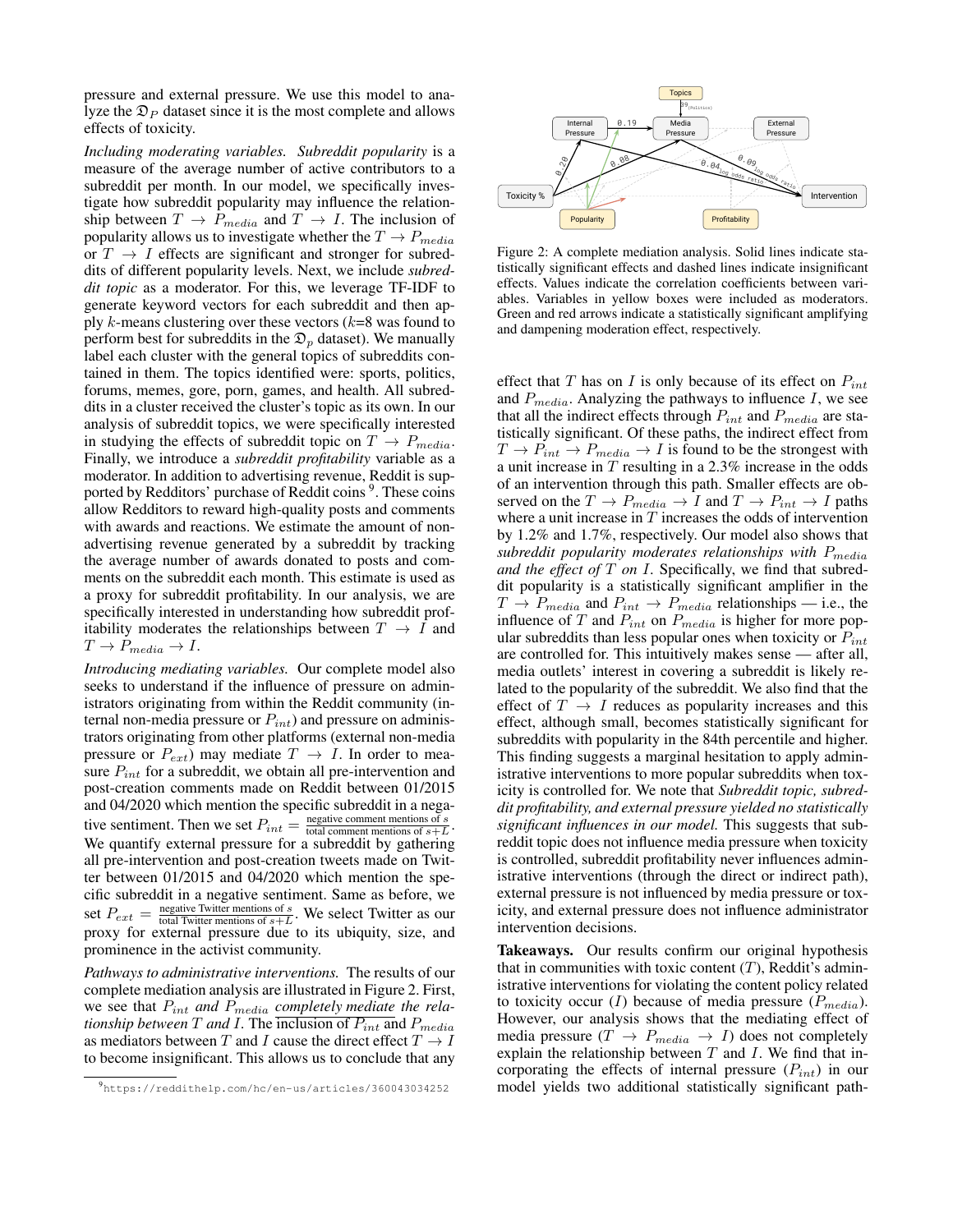ways:  $T \rightarrow P_{int} \rightarrow I$  and  $T \rightarrow P_{int} \rightarrow P_{median} \rightarrow I$ whose addition completely explains any effect from T to I. Taken all together, this suggests a reactionary moderation strategy in which any administrative interventions handed out for toxic content are driven by internal pressure from Redditors and media pressure from negative media attention.

## 3 What are the consequences of a media-driven intervention strategy?

Overview. Thus far, our analysis has demonstrated that administrative interventions for toxic content are largely driven by internal and media pressure. We now seek to understand whether such reactionary administrative intervention strategies are effective at curbing problematic activities (that are associated with the target subreddit) across the platform. Our hypothesis is that: *(H2) Prior media attention on communities which receive interventions for toxic content: (1) increases the prevalence of problematic activity on the platform and (2) reduces the effectiveness of the issued interventions.* We test this hypothesis using an interrupted time series analysis to check whether community-specific increases in user growth rates and platform-wide increases in problematic discourse (that is associated with the intervened subreddit) occur as a consequence of the media pressure they receive and the administrative intervention they are handed out. If part (1) of this hypothesis is valid, it suggests that media attention on a problematic community increases the prevalence of the problematic discourse within the community and across the platform. If part (2) of this hypothesis is valid, it suggests that media-driven interventions are less effective at curbing the spread of problematic discourse across the platform than their non-(media)impacted counterparts.

### 3.1 Methods

Tracking growth rates within an intervened subreddit. For each of the 120 intervened subreddits in our dataset, we compute the monthly 'growth' of the community. This growth for a given month is computed by counting the number of unique users that made their first contributions to the community during that month. Put another way, this measures the number of new contributors to a community each month. This metric is used to identify the impact that media coverage has on intervened communities. Note that this metric cannot be used to identify the impact of administrative interventions since the community itself becomes inactive after the intervention. We hypothesize that media attention results in an increase in the growth rate of a community i.e., more users begin directly participating in the problematic discourse as a result of the media attention.

Identifying and tracking problematic discourse of an intervened community. For our analysis, we seek to measure if the "problematic discourse" of an intervened community begins to spread across the platform as a consequence of media attention and administrative interventions on the community. This requires us to identify and track this problematic discourse. We do this by using the vocabulary unique to the intervened subreddit as a proxy for the problematic discourse occurring on it. By tracking the prevalence of this unique vocabulary on other subreddits, we effectively measure the adoption of the problematic vocabulary across the platform. We derive the unique vocabulary associated with a community using the *Sparse Additive Generative Model (SAGE)* (Eisenstein, Ahmed, and Xing 2011). SAGE extracts keywords that are unique to our intervened subreddit relative to a set of reference subreddits (the default subreddits in our case). Using this process, we extract the 500 most unique keywords for each intervened community and manually confirming their relevance and specificity to the intervened community. For example, (*fakecel, truecel, zyrros, femoid...*) were the extracted from *r/Incels* and (*eyethespy, thankq, ibor...*) were extracted from *r/greatawakening*. We then count the frequency of occurrence of these keywords across the remainder of the platform (i.e., excluding the intervened subreddit itself) for each month. We note that this approach has also been used in prior work measuring the spread of ideologies (Chandrasekharan et al. 2017).

Identifying the effects of media coverage and administrative interventions using interrupted time series analysis. Interrupted time series analysis test for any significant changes in the rate of a given variable after an event of interest occurs. It models the time series prior to the event and forecasts the time series after the event. If there is a statistically significant difference in the forecasted and actual time series after the event, the event is said to have an effect on the variable being tracked. We run three interrupted time series analyses for each of our 120 intervened communities: (1) for communities experiencing pre-intervention media attention, using community growth rates as the variable and media attention as the event, (2) for communities experiencing preintervention media attention, using the growth in prevalence of intervened subreddit vocabulary on other subreddits as the variable and media attention as the event, and (3) for all intervened subreddits, using the prevalence of intervened subreddit vocabulary on other subreddits as the variable and the administrative intervention as the event. All together, these analyses will identify the impact of media attention on problematic discourse and activity.

Comparing the effectiveness of media-driven interventions with interventions not impacted by media coverage. Finally, we split our dataset of 120 intervened subreddits into those which generated media pressure (treatment) and those that did not (control). We then compare the effects of administrative interventions on these two groups with a focus on the percentage increase in occurrences of their vocabulary on other subreddits. A statistically significant difference in this variable between the two groups would suggest the possibility that media-driven interventions are less effective at curbing the spread of problematic discourse and ideologies.

### 3.2 Analysis and results

**Overview of analyses.** To test our hypothesis  $(H2)$ , we conduct three different analyses with each testing the impact of media pressure and interventions on subreddit growth and spread of problematic discourse.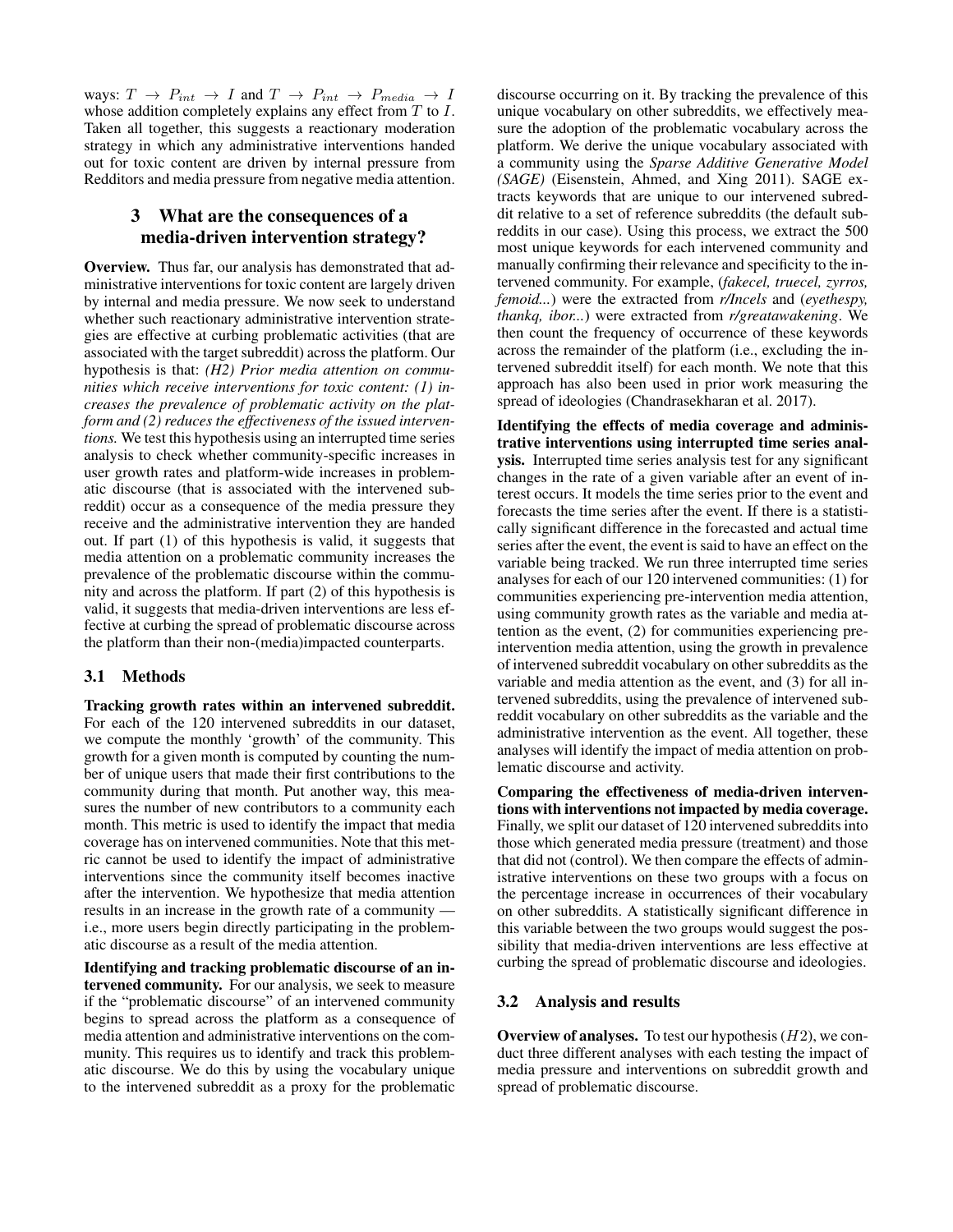Analysis 1: For toxic communities, what is the impact of negative media attention on subreddit growth? We now focus on the subset of our intervened subreddits which received negative media attention prior to their administrative intervention for toxic content — 43 in total. We conduct an interrupted time series analysis to test whether there was anomalous community growth (quantified by the rate of new creators joining the community) after the first time they received media attention. Across all 43 intervened subreddits with prior media attention, we see that 28 had statistically significant increases in user growth after the first time they received media attention. The average growth observed was 439%. Despite these alarming increases, the impact of media attention appears disparate for different communities — e.g., *r/greatawakening* grew 4174% while *r/Mr\_Trump* only grew 42% (both are statistically significant from our interrupted time series analysis). Grouping the subreddits by their topics, we see patterns emerge — groups that received the most negative media attention (subreddits in the manosphere, qanon, and extremist ideology categories) also had the largest growth rates from negative media attention. A subset of these results, grouped by 'subreddit topic' are reported in Table 2 in the *User growth (post-media)* column. Our findings provide evidence that negative media attention increases the growth rate for toxic communities.

Analysis 2: For toxic communities, what is the impact of negative media attention on the spread of problematic community vocabulary? Once again we focus on the 43 intervened subreddits which received negative media attention prior to their interventions. We use an interrupted time series analysis to test whether the vocabulary of problematic subreddits is more commonly adopted across the platform after the first time they received media attention. The interrupted time series analysis returns statistically significant results if, given prior data, the growth of usage of the vocabulary on other subreddits is anomalous after the first media attention. We find that 20 of our 43 subreddits recorded statistically significant changes in the adoption of their vocabulary across the platform. The average increase across all 43 subreddits was 128%. Once again, we find that the effects are disparate across communities – e.g., *r/shortcels* experienced an increase of 1270% while *r/Mr\_Trump* experienced a decrease of 79%. Specifically analyzing subreddits by their category, we find that only subreddits in the 'manosphere' experienced a consistent and significant increase in their vocabulary adoption rates after the first time they received media attention. A subset of these results are reported in the *Voc. growth (post-media)* column in Table 2. Our findings show that media attention results in increased adoption of an toxic community's vocabulary across the platform.

Analysis 3: What is the impact of administrative interventions on the spread of problematic community vocabulary? We use an interrupted time series analysis to test whether the growth in usage vocabulary of a problematic subreddit across the platform varies depending on whether the subreddit received media attention or not. On average, across all 120 intervened subreddits we find that 52 subreddits had a statistically significant change in vocabulary adoption across the platform. Of these, 26 had received media attention prior to the intervention and 26 had not. The average increase observed in the subreddits that received media attention was 321% and 348% for those that did not. We note that the difference between the two groups was not found to be statistically significant. Breaking down our results by subreddit topic, we find that subreddits in the manosphere were once again found to have their vocabulary consistently adopted across Reddit even after the intervention. This breakdown is illustrated in the *Voc. growth (postint.)* column in Table 2. Our findings show that subreddits which receive interventions content see their vocabulary being adopted across the platform after an intervention, regardless of whether they received prior media attention or not.

**Takeaways.** We validated one of our hypotheses  $(H2(1))$ that media attention on problematic communities increases the user growth rate in the community itself and increases the adoption of the community's vocabulary across the platform. Our findings were unable to validate our second hypothesis  $(H2(2))$  that prior media attention on problematic communities reduced the effectiveness of administrative interventions. All together, our study allows us to conclude that media attention on a problematic community does lead to an increase in problematic activity within and outside the community itself. However, reactionary administrative interventions do not appear to have a significantly different impact on the communities which receive media attention.

### 4 Related work

Our research was influenced by and makes contributions to research that can broadly be classified into two categories: platform moderation strategies and their consequences; and the influence of externalities on platform moderation.

Platform moderation strategies and their consequences. The dilemma of how to moderate effectively without resorting to extreme restrictions on discourse is not new to platforms as they increasingly find themselves grappling with challenges arising from being too strict or too lenient. Angwin (Angwin 2009) highlighted how restrictions and moderation on Friendster led to mass user migrations to more lenient platforms such as MySpace. Conversely, overly lenient moderation also presents problems for platforms. For example, the failure to address trolls and misogynistic content led to a loss of users along with the withdrawal of several offers to purchase and invest in Twitter (Ingram 2016). Increasingly, however, we find platforms offering moderation strategies as a commodity: some advertise increased safety and protection for its users (e.g., Reddit and Twitter) while others advertise no restrictions on discourse (e.g., Gab, Parler, and 4chan). Several studies, detailed below, have shown the former to suffer from inconsistency in moderation while the complete lack of moderation in the latter has been found to encourage extremism and toxicity (Zannettou et al. 2018; Hine et al. 2017).

*The challenge of consistent and timely moderation.* Numerous works have tracked discourse on platforms, specifically to measure the effectiveness of community-level interventions to suppress dangerous discourse. Early research con-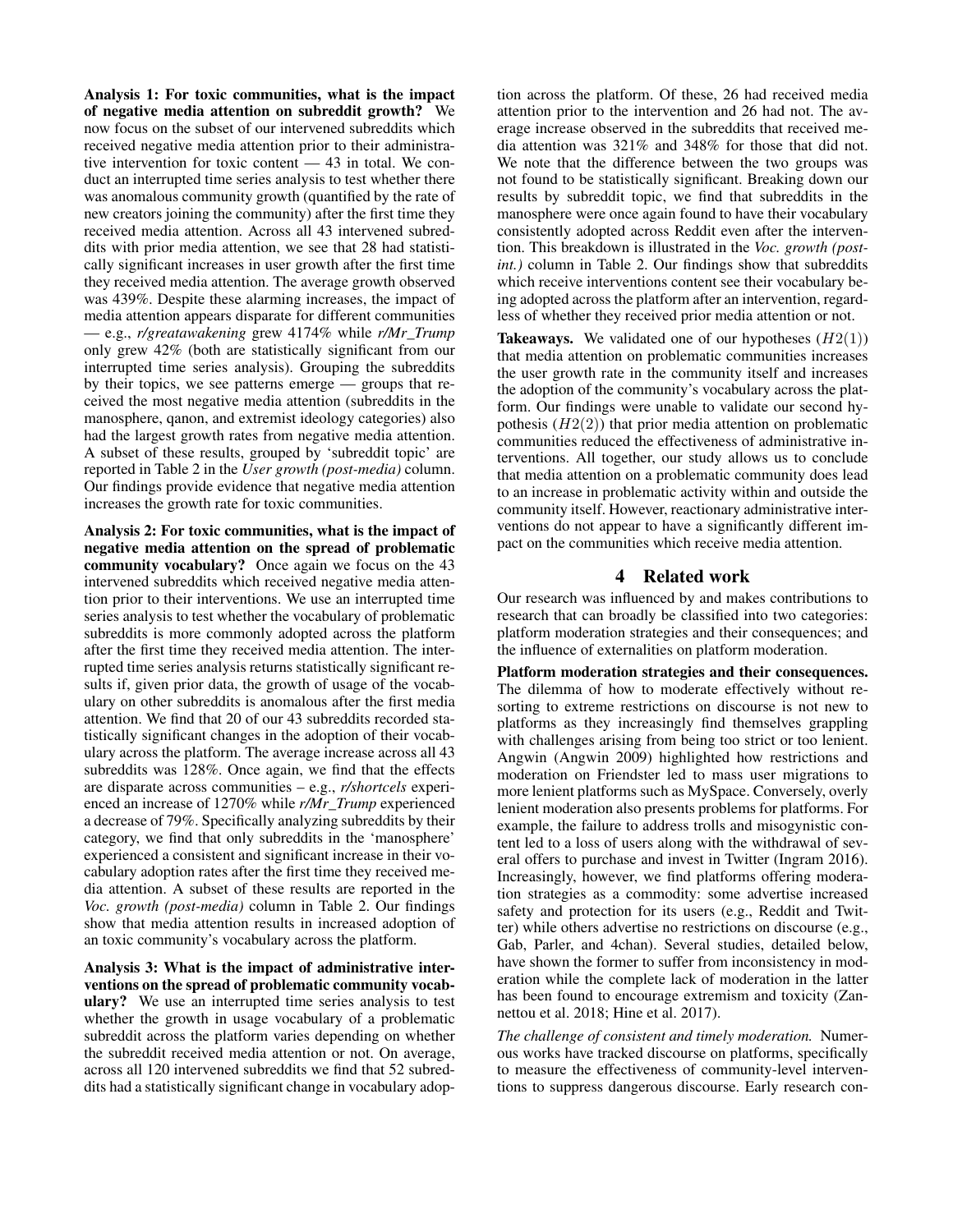|                         | <b>Topic Communities</b> |          | User growth Voc. growth                  | Voc. growth |
|-------------------------|--------------------------|----------|------------------------------------------|-------------|
|                         |                          |          | (post-media) (post-media) (post-int.)    |             |
| Manosphere              | Incels                   | $+512%$  | $+216%$                                  | $+205%$     |
|                         | <b>Braincels</b>         | $+1647%$ | $+231%$                                  | $+228%$     |
|                         | shortcels                | $-100%$  | $+1270%$                                 | $+1259%$    |
|                         | TheRedPill               | $+32\%$  | $+219\%$                                 | $+250\%$    |
|                         | MGTOW                    | $+212\%$ | $+213%$                                  | $+473%$     |
|                         | JustBeWhite              |          |                                          | $+217%$     |
|                         | milliondollarextreme     |          | $+283%$                                  | $+283%$     |
|                         | CringeAnarchy            | $+124%$  | $+94\%$                                  | $+131%$     |
|                         | greatawakening           | $+4174%$ | $-29\%$                                  | $+46%$      |
|                         | TheCalmBeforeTheStorm    |          |                                          | $-2%$       |
|                         | uncensorednews           | $+285\%$ | $-59\%$                                  | $-7%$       |
|                         | TheNewRight              | $+56%$   | $+11%$                                   | $+43%$      |
|                         | The_Donald               | $+524%$  | $+124%$                                  | $+46%$      |
|                         | Right_Wing_Politics      | $+401\%$ | $+44%$                                   | $+73%$      |
|                         | new_right                | $+401\%$ | -92%                                     | $+23%$      |
|                         | Mr_Trump                 | $+42%$   | -79%                                     | $+284\%$    |
|                         |                          |          |                                          |             |
| <b>Extremist groups</b> | The_Donald               | $+524%$  | $+124%$                                  | $+46%$      |
|                         | TheNewRight              | $+56%$   | $+11%$                                   | $+43%$      |
|                         | DebateAltRight           |          |                                          | $+125%$     |
|                         | WhiteRights              | $+40\%$  | $-45%$                                   | $+32\%$     |
|                         | Mr_Trump                 | $+42%$   | -79%                                     | $+284%$     |
|                         | Physical_Removal         | $+412\%$ | $-32%$                                   | $-68%$      |
|                         | Right_Wing_Politics      | $+401\%$ | $+44%$                                   | $+73%$      |
|                         | RightwingLGBT            | $+562%$  | $+22%$                                   | $+102%$     |
|                         | european                 |          |                                          | $+312%$     |
|                         | SargonofAkkad            |          |                                          | $-6\%$      |
|                         | SubforWhitePeopleOnly    |          |                                          | $+53%$      |
|                         | TheCalmBeforeTheStorm -  |          |                                          | $-2%$       |
|                         | ImGoingToHellForThis     |          |                                          | $+577\%$    |
|                         | CringeAnarchy            | $+124%$  | +94%                                     | $+131%$     |
|                         | The_Europe               | $+15%$   | $-41%$                                   | $+45%$      |
|                         | uncensorednews           | $+285\%$ | $-59%$                                   | $-7%$       |
|                         | altright                 |          |                                          | $-29%$      |
|                         | antifa                   |          |                                          | $+182%$     |
|                         | europeannationalism      | $+130\%$ | $-41%$                                   | $+15\%$     |
|                         | greatawakening           | $+4174%$ | $-29%$                                   | $+46%$      |
|                         | milliondollarextreme     |          | $+283%$                                  | $+283%$     |
|                         | new_right                | +401%    | $-92%$                                   | $+23%$      |
|                         | smuggies                 |          |                                          | $+25%$      |
|                         | toosoon                  |          |                                          | $+115%$     |
|                         | ChapoTrapHouse           | $+563\%$ | $+177%$                                  | $+3\%$      |
|                         | whitebeauty              | $-51%$   | $+111%$                                  | $+137%$     |
|                         |                          |          |                                          |             |
|                         | <b>Average</b>           |          | $+439\% (28*) +128\% (20*) +321\% (52*)$ |             |

Table 2: (Partial) Results for impact of media attention and interventions on user growth and vocabulary adoption rate. Bold values denote a statistically significant difference in the forecasted and actual time series ( $p < 0.05$ ). Subreddits are grouped by their manually assigned category. Values in brackets in the Average row denote the number of statistically significant changes.

ducted on Reddit (Chandrasekharan et al. 2017) showed the effectiveness of interventions applied to *r/fatpeoplehate* and *r/coontown*. The study revealed a significant downturn in the amount of incivility amongst community members after the intervention was applied. However, this finding has been contradicted by several recent studies which have shown users and discourse from banned communities migrating to newer communities while maintaining or increasing their incivility (Habib et al. 2019; Ali et al. 2021). Habib et al. hypothesize that increasing inconsistency by platform administrators may be the reason for this contradiction. Our research which suggests a reactionary moderation strategy supports this hypothesis. Researchers have highlighted that inconsistencies associated with moderation may be attributed to the high cost and inherently poor scalability of human moderation and have proposed machine-learning based tools to assist moderators (Reddit moderators, specifically) identify communities at risk of violating platform rules (Habib et al. 2019; Chandrasekharan et al. 2019). Additionally, relying on human moderators as a first line of defense has been shown to have a severe effect of their mental health (Lagorio-Chafkin 2018; Roberts 2014; Wohn 2019).

*The consequences of inconsistent moderation.* The effects of moderation inconsistencies have been found to be substantial. In the context of the 2016 US Presidential elections, several researchers (Benkler, Faris, and Roberts 2018; Allcott and Gentzkow 2017) found that discourse on social media platforms played a significant role in amplifying propaganda and fake news. These problems continue to arise today as online platforms provide a home for fringe elements promoting violent or problematic conspiracy theories. Failure to act effectively against such harmful ideologies by way of timely moderator interventions has been shown to result in the development of more extreme ideologies amongst community members. For example, researchers (Mamié, Ribeiro, and West) showed that anti-feminist communities acted as a pathway to more radical alt-right communities. Further, the recent attack on the US Capitol and protests in Charlottesville that resulted in multiple deaths are both known to have been planned in online communities including large platforms such as Twitter and Parler (Prabhu et al. 2021). The importance of timely interventions on toxic content has been further highlighted by Scrivens et al. (Scrivens, Wojciechowski, and Frank 2020) who showed that there existed a gradual increase in the approval of toxic content in response to consistent toxic posting by community members. These results are in line with other studies showing how communities can become more extreme over time (Simi and Futrell 2015; Wojcieszak 2010; Caiani and Kröll 2015; Wright, Trott, and Jones; Ribeiro et al. 2020).

External forces influencing platform moderation. Platform moderation does not operate without influence from external (particularly, economic and regulatory) forces. Numerous research efforts have analyzed the impact of the online advertising ecosystem on platform moderation. Bozarth et al. (Bozarth and Budak 2021) show how many fake news websites are mostly funded by top-tier advertising firms and an effective strategy towards combating fake news would be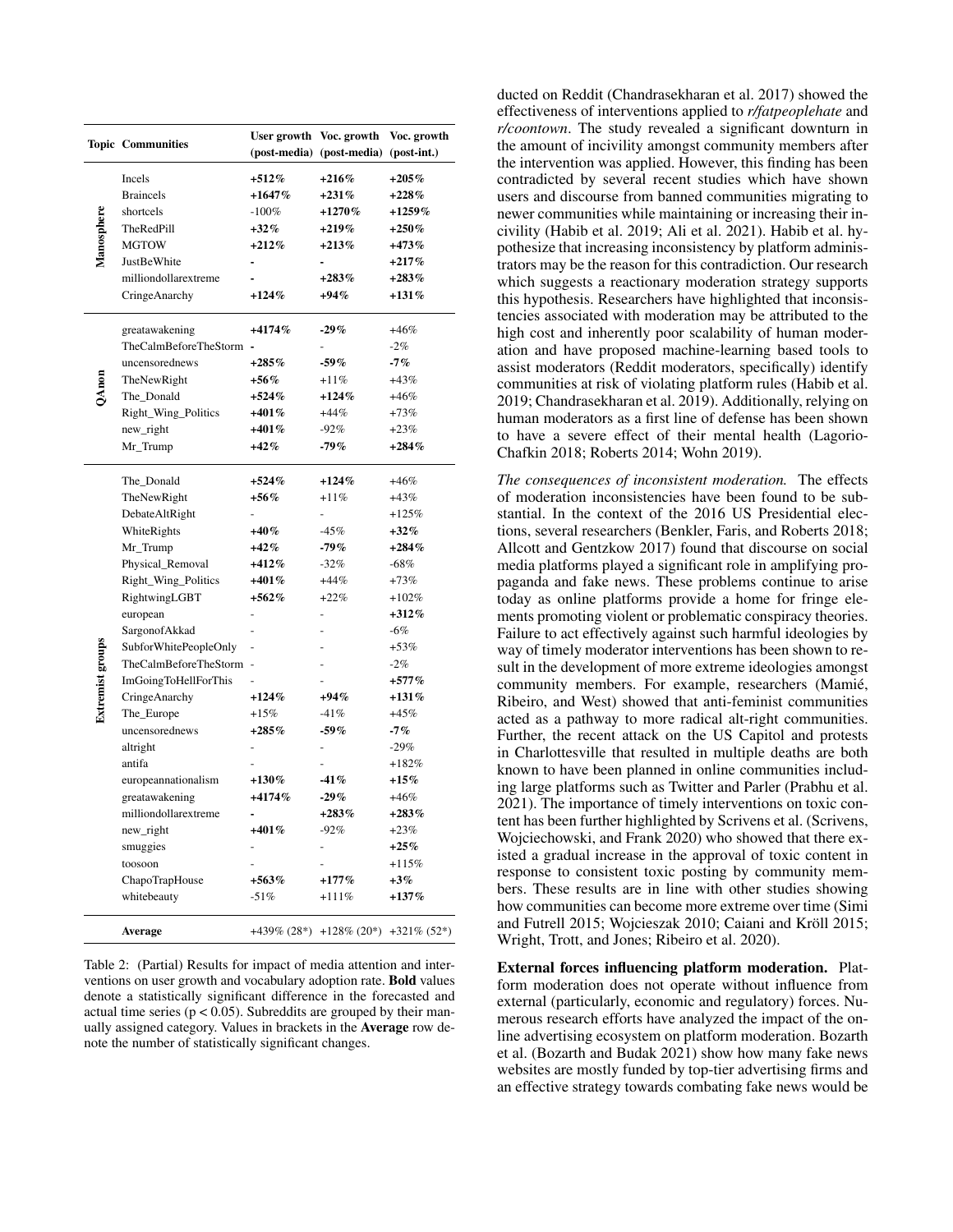to have these advertisers blacklist these sites. Braun et al. (Braun, Coakley, and West 2019) showed how the 'Sleeping Giants', an activist group, strategically reported events of misinformation and racism to brands and advertisers (rather than the platforms themselves) in an effort to pressure them to withdraw their advertisements. This direct impact on the revenue streams of online platforms was found to cause changes in the moderation of misinformation and racist content. Along a similar vein, in 2019, YouTube experienced a series of boycotts from advertising agencies and brands in retaliation to the proliferation of toxic content. This event, now known as the 'Adpocalopyse' resulted in a large number of changes in YouTube's content policies, comment moderation, as well as video monetization policies (Kumar 2019; Caplan and Gillespie 2020). These studies reflect the impact that pressure from advertisers can have on the moderation policies of online platform. Our work suggests that Reddit may not be an exception.

### 5 Discussion and conclusions

Limitations and challenges. This work is fundamentally a best-effort study to understand one aspect of the relationship between platform administrators and the media, using observational data. Consequently, each of our contributions has their own limitations. First, given the use of observational data and our inability to experimentally manipulate media pressure, we are unable to make strong causal claims regarding the relationship between media pressure and administrative interventions. This resulted in our need to frame a weaker hypothesis. We note, however, despite much debate regarding the use of mediation analyses for making causal inferences, the approach has been leveraged for precisely this purpose in many prior studies and one could argue that our models satisfy all the criteria required to make a causal inference (Pearl 2014; Pieters 2017). Next, our study required us to develop proxies for several parameters such as subreddit profitability, topics, and external pressure. It is unclear if our analysis found no impact from these variables due to the inaccuracy of our proxies or the actual absence of effects from them. We note that in the absence of groundtruth, however, one can only make best-effort approximations. Finally, our study is also limited by our decision to treat the media attention and interventions applied on each subreddit as independent events. This might have implications in scenarios where one subreddit receives negative media attention and this results in the closure of multiple related communities (e.g., Reddit banned five communities associated with encouraging self-harm on the same day). However, the alternate decision (grouping all subreddits receiving an intervention together as a single class) is also fraught with challenges that arise from the assumption that all simultaneous interventions occur due to the same effect.

Takeaways and implications. At a high-level, our study provides evidence of: (1) a reactionary (media- and internal- ) pressure-driven administrative strategy being leveraged by Reddit, (2) the harms of giving media attention to toxic communities, and (3) the statistically similar (in)effectiveness of media- and non-media driven administrative interventions.

Each of these findings has profound implications for platform administrators and media outlets.

*Implications for platforms.* As online social platforms increasingly find their communities becoming the originators and propagators of toxic and harmful content, calls to regulate them have started emerging. Particularly relevant is §230 of the US Communications and Decency Act which grants complete immunity to online platforms for publishing or censoring speech on their platforms — i.e., §230 guarantees no judicial consequences for moderation and administration decisions. Changes to this regulation have been proposed by both sides of the American political spectrum and, if enacted, are expected to have severe implications for moderation strategies employed by platforms such as Reddit. For example, any change which results in liability for publishing a users' toxic content will likely render reactionary administrative strategies, such as the one uncovered in our work, untenable. Further, although our findings suggest no significant difference in the effectiveness of interventions driven by media attention and otherwise, they do provide evidence that reactionary interventions do facilitate an increase in problematic behavior across the platform. Both these findings suggest the benefits of investing in and adopting proactive intervention strategies.

*Implications for media outlets.* Our study simultaneously highlights the importance of and the dilemma faced by the media in platform moderation. On the one hand, in the presence of reactionary platform administration and the absence of regulatory demands, it is imperative that the media hold platforms accountable for their administrative decisions. On the other hand, our findings also show that shining the media spotlight on problematic communities results in the growth and spread of the problematic activity. Thus, it remains unclear how media outlets should proceed must they continue to hold platforms accountable or should they avoid publicizing problematic communities? Journalists have faced similar dilemmas in the past while negotiating reporting on hate crimes, suicides, and school shootings where they are faced with the consequences of possibly inspiring "copycat" behavior. In each such case, institutions of journalism such as the Society for Professional Journalists, the Poynter Institute, Thomson Reuters, and others have sought input from a variety of stakeholders in order to develop guidelines or "best practices" for these reports. Our research suggests the need for and value of such guidelines for reporting toxic online content and communities.

#### References

Ali, S.; Saeed, M. H.; Aldreabi, E.; Blackburn, J.; De Cristofaro, E.; Zannettou, S.; and Stringhini, G. 2021. Understanding the Effect of Deplatforming on Social Networks. In *13th ACM Web Science Conference 2021*.

Allcott, H.; and Gentzkow, M. 2017. Social media and fake news in the 2016 election. *Journal of economic perspectives* .

Angwin, J. 2009. *Stealing MySpace: The battle to control the most popular website in America*. Random House.